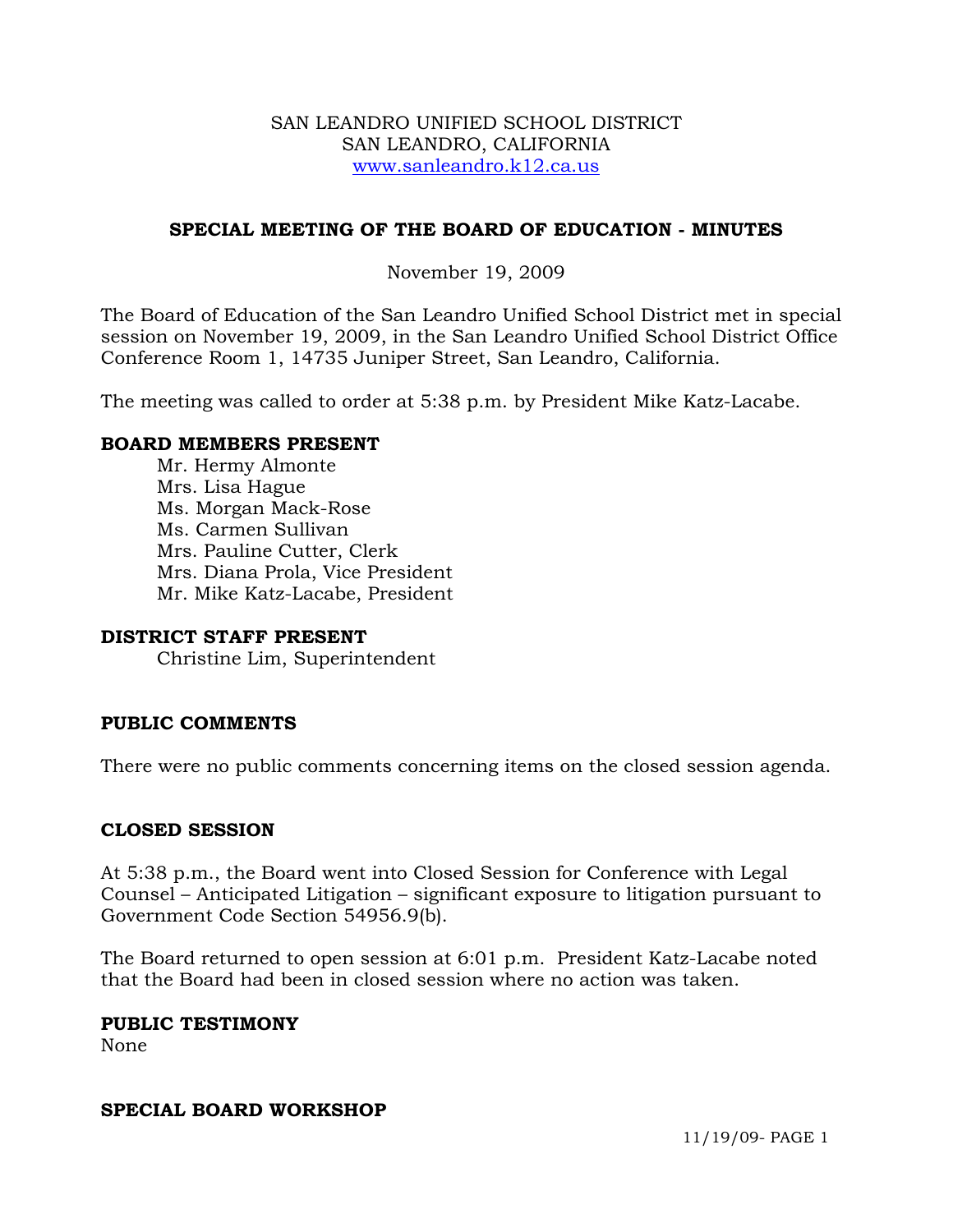Molly McGee-Hewitt, consultant, facilitated a Board Development Workshop to establish Board goals and priorities for 2009-10.

Ms. McGee-Hewitt briefly recapped that the Board had been asked to review last year's goals and the District's Mission/Vision/Belief statement, commenting that some members had indicated to her that they might want to revisit and/or make changes. Ms. McGee-Hewitt reminded the Board that these statements were developed over a long period of time by a group of people on behalf of the District, (Trustee Cutter, who was part of that process, described it as very long and tedious) and unless the Board had some major issues, the statements should remain as is and that the Board should begin focusing on establishing their goals.

As a way of providing a foundation to the discussion, President Katz-Lacabe read the District's Mission and Beliefs statement, and strategies:

### **Mission**

The mission of the San Leandro Unified School District is to educate students to achieve and demonstrate academic excellence and become confident, collaborative and competitive in a global society, by utilizing state-of-the-art technologies and innovative teaching strategies within a well-maintained, secure learning environment, in a region rich in heritage and diverse in culture, where we value our traditions while welcoming change.

## **Beliefs**

We believe that:

- all people can learn
- every person has value
- diversity enriches and strengthens our lives
- people have the right to make their own decisions
- individuals are accountable and responsible for their behavior
- helping others helps ourselves
- individuals need to feel safe and secure within their community
- it takes a whole community to raise a child
- respect for self and others is essential
- self-esteem is essential for personal growth
- all individuals have the right to equal access to quality education

## **Strategies**

- 1. Family and Community Involvement
- 2. Assessment
- 3. Communication
- 4. Facilities and Construction
- 5. Funding and Resources
- 6. Technology Infrastructure and Equipment
- 7. Staff Development
- 8. Curriculum

Following the reading, Ms. McGee-Hewitt commented that, as opposed to San Leandro Unified who refers to their goals as "Superintendent's Goals", other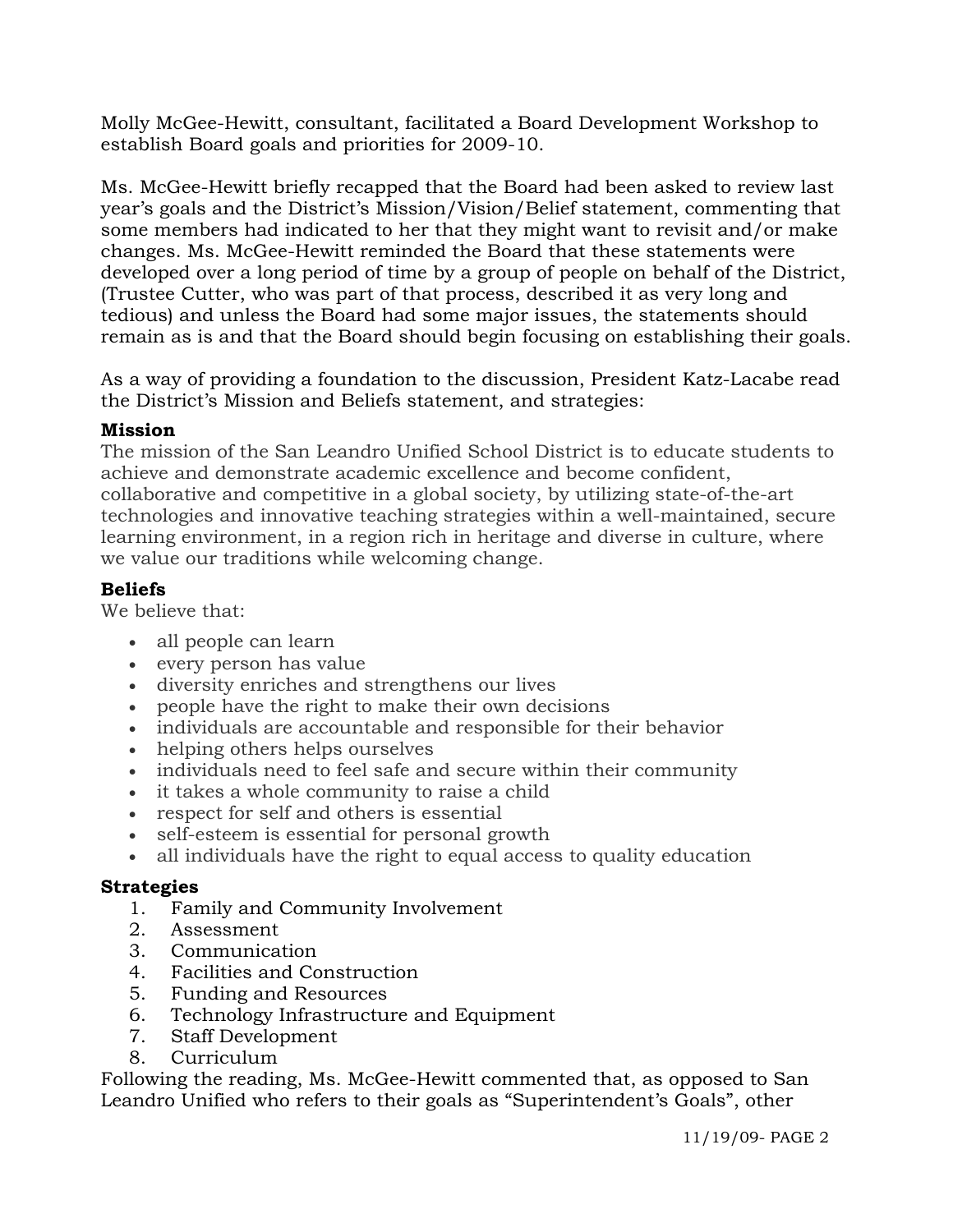Districts set general District goals whereby the Superintendent and Board each develop action steps and success indicators to support the goals.

Trustee Cutter noted that historically the District followed that format; however, for the past several years, the process changed and the Superintendent created the goals and brought them to the Board for approval.

In addition, Ms. McGee-Hewitt provided some guidelines and suggestions to keep in mind while developing their goals:

- Goal-based set mutually by the board and superintendent in priority areas (not "board" goals, nor "superintendent's goals)
- Collaborative (working together as a governance team, the board and superintendent should also agree on success indicators for each goal, not just for the current year, but with an eye to the future
- Boards use the Superintendent's evaluation as an important leadership tool to focus and align all district efforts, and as an opportunity to reflect and talk about where the district is going, adding that "goal-based" evaluations are the strongest and more powerful"
- Consider developing a "DO, GO, GET" list (things you want to do; places you want to go; and things you want to get for the district) that includes those areas of interest that might not fit under a specific goal or success indicator, keeping in mind that the Board needs to trust that their superintendent and administration will hear you and act on them to the best of their ability
- "DO, GO, GET" lists provide a way for the Board to share information they hear in the community and keep district staff abreast of the Board's direction
- Keep in mind as you develop goals, to not put a "face" to the goal; the goal is not about the person who will carry them out

Prior to reviewing the goals from last year, Trustee Prola felt that it would be more beneficial if the Board took time to brainstorm their thoughts first, at which time, Ms. McGee-Hewitt suggested that they use the following general goals categories that were discussed at the last session as a guideline to establishing the goals and priorities for the District, noting that some of their ideas may fall under the "DO, GO, GET" list rather than a district goal:

- Board Governance Community Relations
- Student Achievement Safety
- Curriculum Collective Bargaining
- 
- Maintenance and Facilities Program Improvement
- 
- Business Services Board Governance:

• Measure B y Equity

- 
- Food Services y Human Resources Personnel
- Strive to have a well-trained Board and would like to see the Board participate in at least two professional development modules a year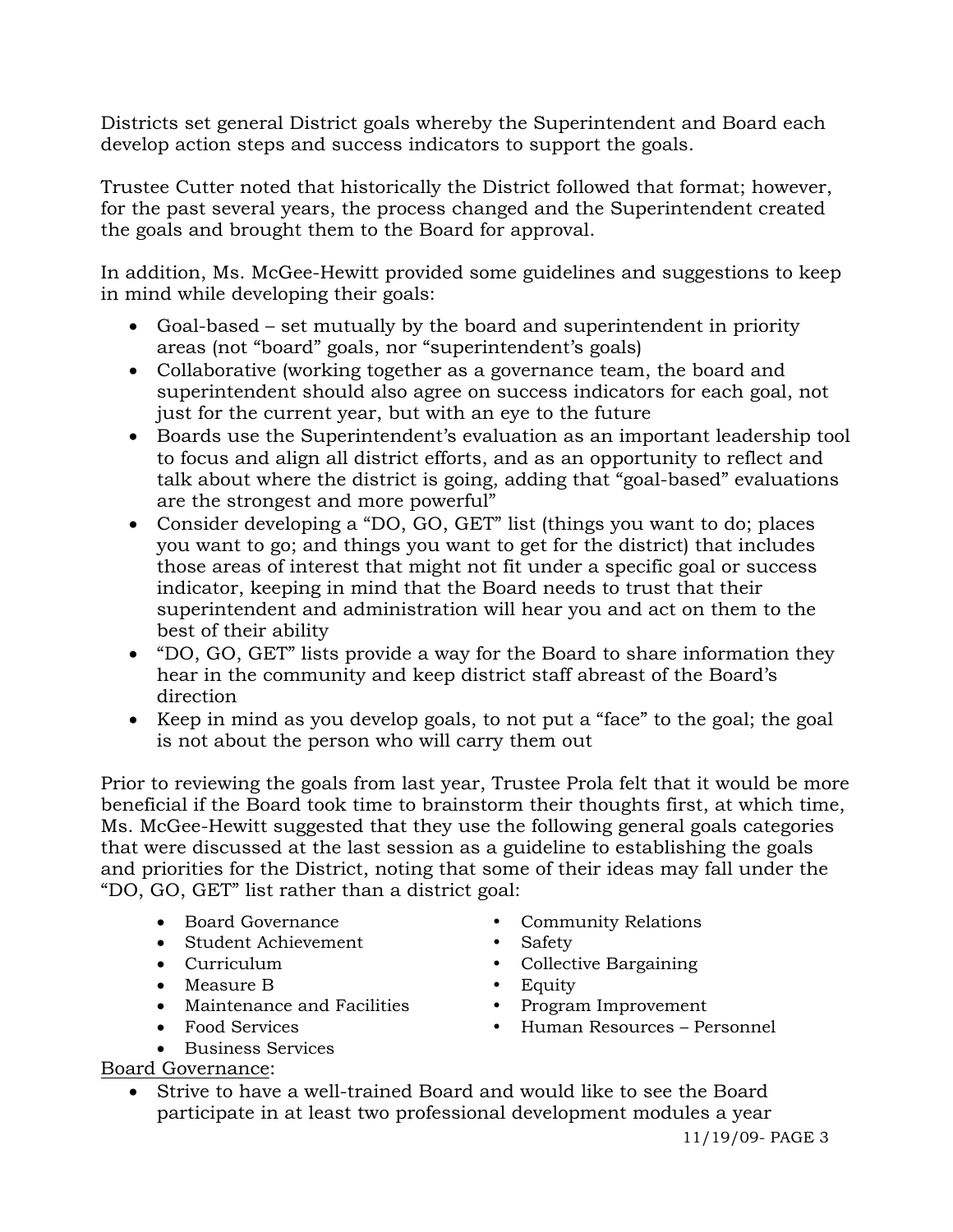- CSBA or another provider can facilitate a Master and Governance Program for the Board; however it is critical that each member commits to this as a whole so that everyone hears the same information together
- Training needs to be customized to San Leandro Unified
- Commitment to interfacing with school sites
- Develop a master meeting calendar with the required two Board meetings a month as well as identify one or two potential meetings, so that last meeting notification and Board member unavailability will be kept to a minimum
- Teleconference into a meeting is also an option if a member cannot attend a meeting
- Protocols needs to be put in place for meeting notification
- Consider a "360 Degree Evaluation process" whereby the Board not only conducts a self-evaluation but the Superintendent and staff provide some input to increase their effectiveness
- Consider posting an online survey on the website, and making available back-room surveys at Board meetings, and staff satisfaction surveys which gives district staff and the community an opportunity to offer feedback and provide a baseline for the Board as they move forward
- Once protocols and direction for the future are established, it's important that the management team understands the expectation of the Board
- Designate a specific day for additional meetings (i.e. Tuesdays between the regular Board meeting dates)

With regards to scheduling additional meetings, Ms. McGee-Hewitt felt that for a district the size of San Leandro two meetings plus an occasional workshop should be sufficient for the governance.

Ms. McGee-Hewitt stated that in some districts, boards have their own set of goals apart from the district-wide goals, adding that should this board decided to develop governance goals for themselves, the implementation and how to proceed rests with the Board and the committees.

A concern was then raised by the Board regarding the effectiveness of the Board committees, with Ms. McGee-Hewitt commenting that if the committee structure is really working then responsibility is delegated between trustees and the need for numerous meetings can be kept to the minimum. Unfortunately it was noted that with the exception of the Facilities/Technology Committee, most committees have not met on a regular basis, with Ms. McGee-Hewitt suggesting that maybe the Board consider placing the committees on hold.

Trustee Hague, however, disagreed, stating that committees provide a prescreening on issues being brought to the Board which can provide more thorough and clearer information to the entire Board.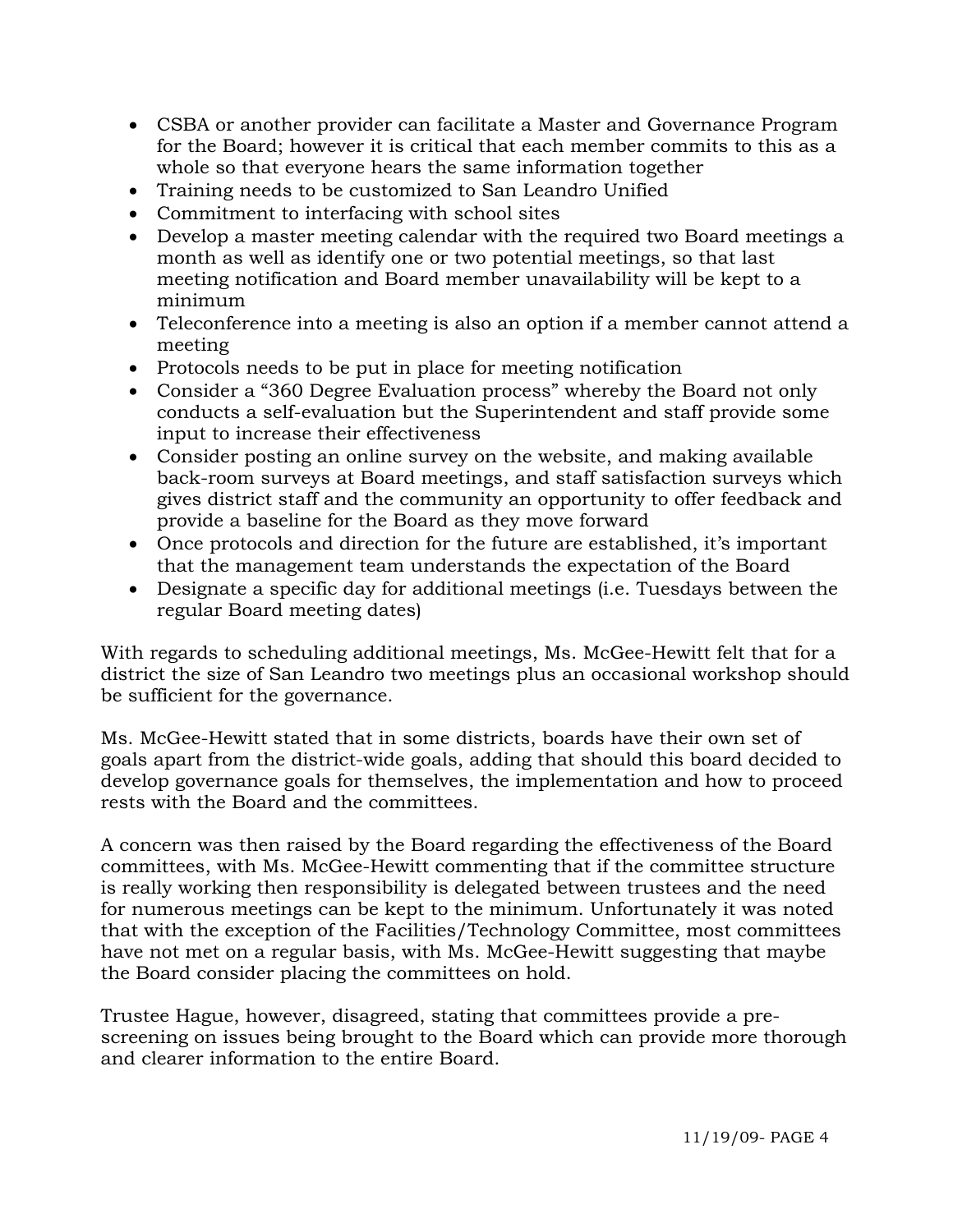It was also noted that first-term Board members need to take the time to learn the process, protocols need to be in place, and experience shared by a veteran member can be very helpful.

Curriculum & Instruction

- Weave student achievement into all the goals, not just curriculum  $\&$ instruction
- Set clearer standards for student performance and define what students need to know
- High quality instruction where all students are encouraged to achieve at a certain level so they can compete with their peers to further their education/career
- In light of Program Improvement (PI) status, focus on having continuity District-wide
- Reinvigorate a sense of collegiality from site to site sites are not sharing process, best practices, etc.
- Offer some counseling enriched or alternate education for middle school level students not accepted at Lincoln
- Address PI designation as a priority
- Curriculum and student achievement should be the #1 goal
- Language should reflect the importance of bringing all students to proficiency instead of "getting out of PI"
- Site representatives attend district-wide curriculum meetings (i.e. Math, English) where best practices are shared and decisions regarding curriculum are discussed

Budget and Finance; Maintenance and Facilities

- Needs to be a top priority
- Alignment of resources and priorities
- Strive to keep District solvent
- Cost-cutting measures only when educationally prudent
- Capitalize and not lose sight of funding opportunities
- Safety should be included in this category
- Funding schools continues to keep schools safe for our students and it can make a difference in student achievement
- Communicating budget District-wide, invest in educating everyone, strive for transparency
- Enhance the general fund by exploring energy efficiencies such as "going" green" to relieve the burden of the general fund i.e. paperless agendas
- Monitoring and planning ahead for new facilities but also keep the existing facilities in mind i.e. Burrell field and the high school swimming pool
- Revisit the Facilities Master Plan
- School maintenance
- Consider inviting union reps to school finance meetings presentations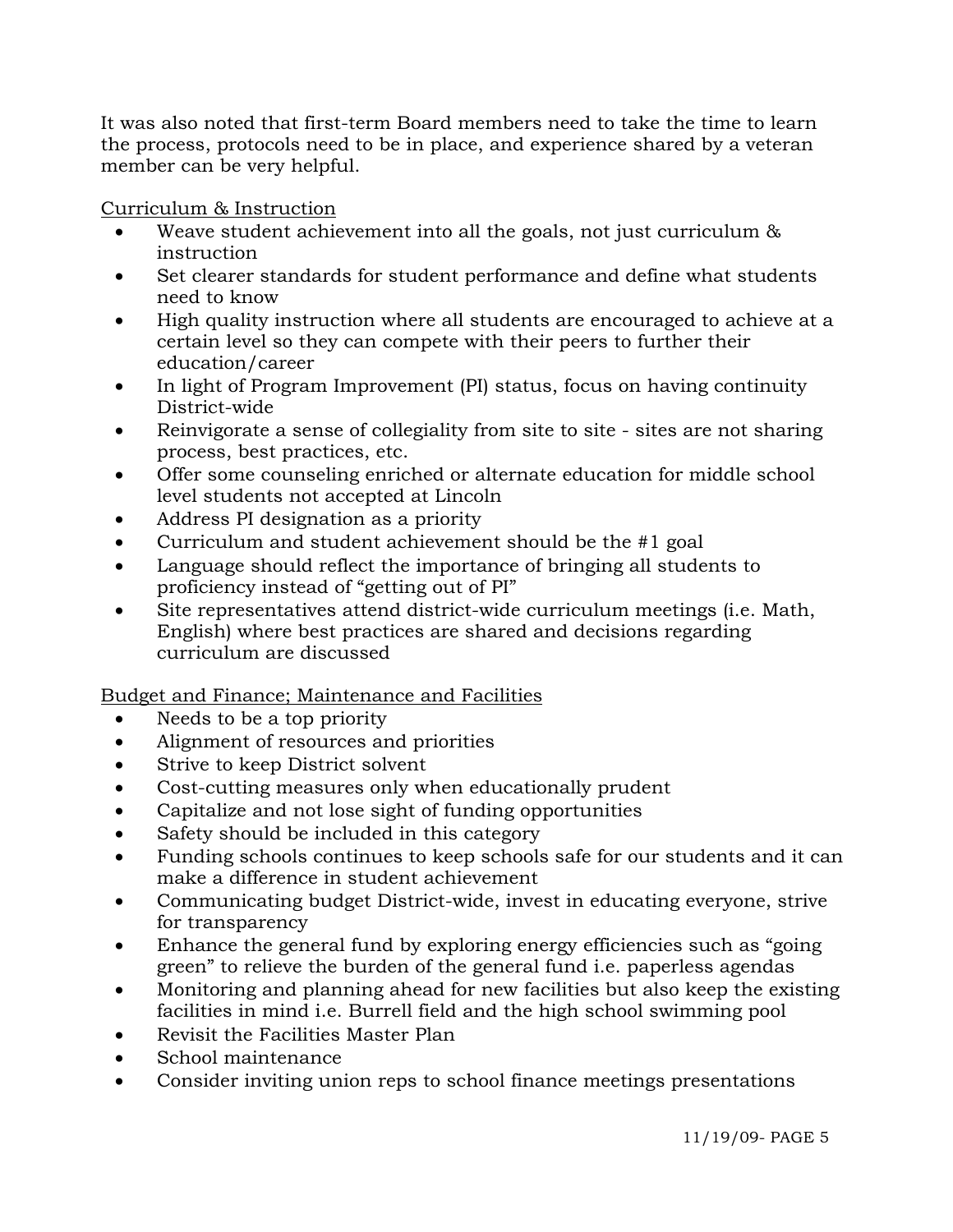• Since the District has not already made a decision to pursue a Parcel Tax, consider exploring and determining a course of action

# Teacher Evaluations

- Overall goal under curriculum and instruction
- Too broad, needs to be more specific
- High degree of professionalism amongst all staff
- Make sure all teachers receive professional development or training in identified areas to help them be more effective
- Teacher evaluations is a human resource/personnel matter
- Staffing should reflect the demographics of students

### Collective Bargaining

The Board briefly discussed negotiations, and the Sunshine process at which time, the Board provided the following verbal consensus:

The Superintendent will:

- Identify the Sunshine date
- Clarify a reference regarding negotiations made by San Leandro Teachers' Association President Jon Sherr during a recent conversation
- Sit down with legal counsel and staff regarding timeline
- Meet with Board and discuss and address issues on the table
- Set up a negotiation calendar based on "Article III of the Negotiations Procedures" of the SLTA Contract as read by President Katz-Lacabe:
	- A. *"On or about March 15 of the calendar year in which this agreement expires, the Association will present to the Board a proposed successor agreement or a letter of intent to negotiate a successor agreement."*
	- B. *"All initial proposals shall be presented by both parties at a meeting of the Board of Education as required by the Government Code."*

## Food Services

• More focus on obesity which can also be tied into safety

## Safety

- Crossing guards are under the City's leadership with input from the District
- Gang issues at all levels
- Disaster Preparedness
	- Sustainability and consistency is a problem
	- Nurses provide CPR training for Special Ed staff and coaches annually and campus supervisors every other year in early August
	- CPR training for EOC staff needed
	- Supply list for each school site
- Nurses provide health information to the sites once or twice a year addressing diabetes, asthma, H1N1, etc.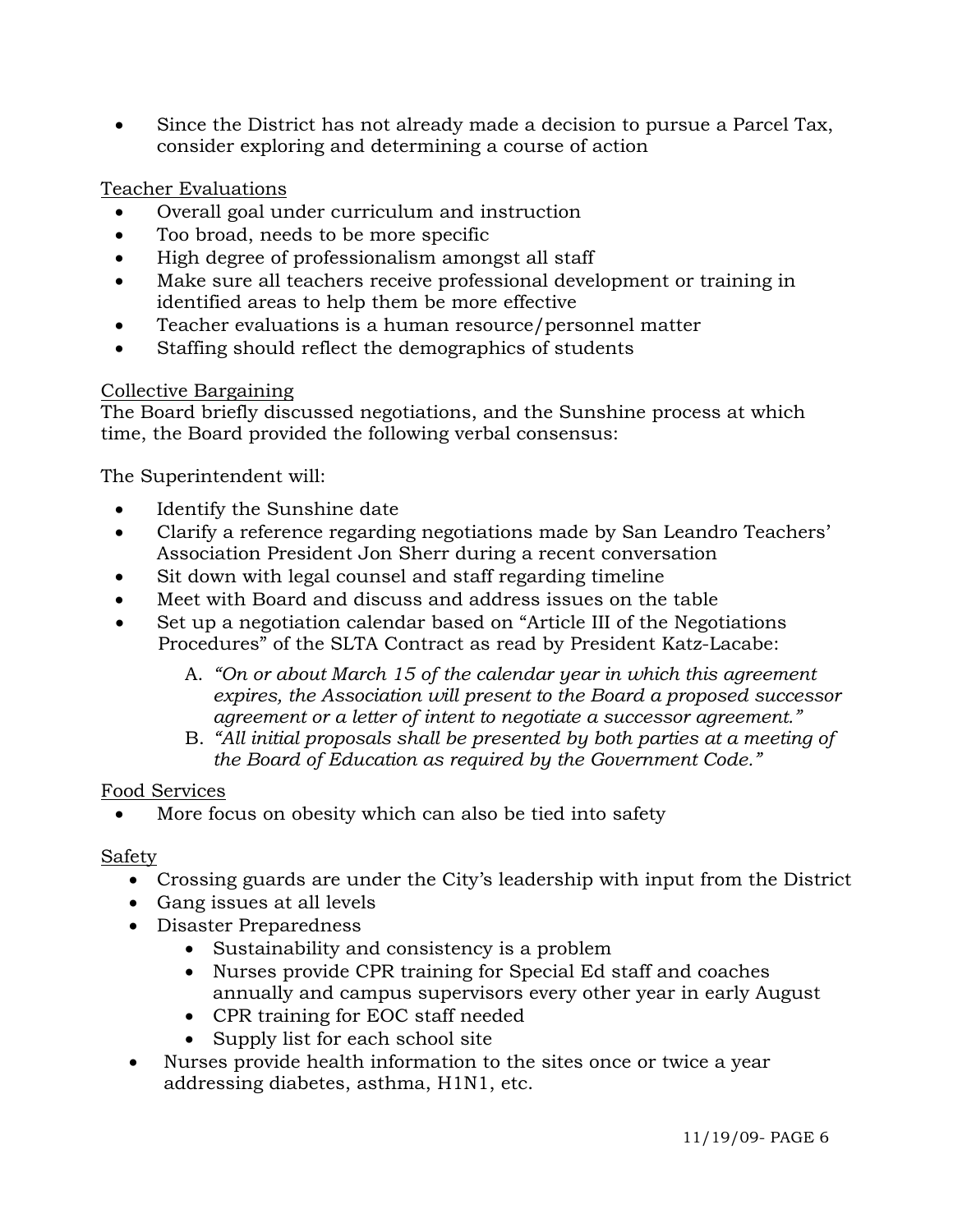Staff Development – Human Resources

• Offer teachers in-service training hours which can be used towards units

## Business Services

- Continue to refine the function of the BAC (Budget Advisory Committee)
- The Finance Committee will meet on December 1 and December 7. The BAC has been invited
- A tentative BAC meeting is scheduled for January 2010

# Community Relations

- Increase access, transparency and availability of information
	- Use website that includes questions/answer regarding the roll of the Board, Superintendents, and staff, for example
	- Board handbook
	- Visit schools
	- Staff newsletter
- Naming of the 9<sup>th</sup> Grade Campus was a very effective and useful exercise
- The Communication Committee should develop a process that includes meeting with organizations, etc.

Trustee Sullivan shared her concern regarding how her participation in the Parent Equity committee (which she has been part of since its creation) might affect her role on the Board, because she was planning to continue working with the Parent Equity Group.

Ms. McGee-Hewitt explained that for the Board this "unwritten protocol" of gracefully removing themselves from a school site committee can be very hard and there is no right or wrong way; however, your first commitment is to the Board and one does not want to do anything that would compromise that. With that said, Trustee Almonte indicated that he would step-down as President of ELAC, as it could be seen as a conflict of interest.

Following the brainstorming discussion, Ms. McGee-Hewitt lead the Board in a review of Superintendent Lim's 2008-09 goals.

For the most part, the Board felt that goals reflected that direction that they wanted to continue; however, were having difficulty in identifying success indicators.

• Goals #1: Develop model programs and providing quality instruction that increase the academic achievement of all students and work towards eliminating achievement gaps, increasing high school graduation rates, and preparing students for post K-12 education and careers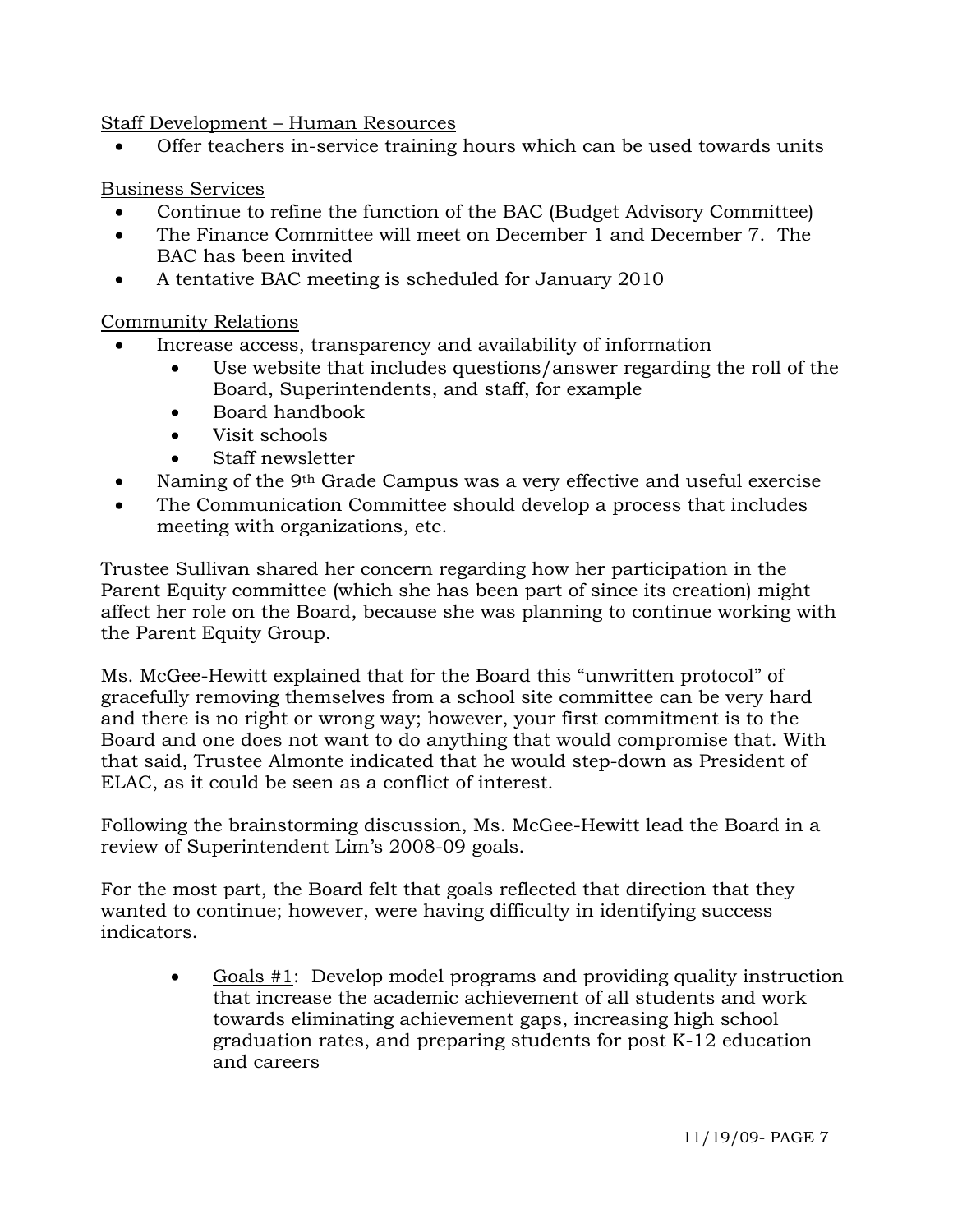- The Board liked how the goal encompassed a lot of areas but felt it might be difficult in measuring success indicators
- Goals #2: Develop, monitor, and expand effective systems that manage the District's financial resources, staff time, including the exploration of additional revenue sources
	- Ms. McGee-Hewitt noted that there maybe some language changes
	- With Goal #3 and #4, the Board discussed the idea of combining the two. Ms. McGee-Hewitt felt that it would make more sense to merge them.
- Goal #3: Promote and cultivate positive collaborative, professional relations and enhance communication with internal stakeholders
- Goal #4: Promote and cultivate positive collaborative, professional relations and enhance communication with external stakeholders
- Goal #5: Ensure safe, clean, and functional facilities that support optimal learning environments for all students and staff
	- Possible word modification
- Goal #6: Effectively manage and implement the Measure B Program, including providing timely status updates

Following the discussion, Ms. McGee-Hewitt proposed the following timeline and comments:

- The information and direction voiced by the Board will be synthesized and a first draft will be sent to the Board for review
- Once any further suggestions or comments are received from the Board, a revised document will be sent out, suggesting that if the Board preferred she would be happy to return for another special open session to assist the Board in prioritizing. Once the prioritizing is complete, the Superintendent will develop the success indicators
- Ms. McGee-Hewitt will create a separate document on Board Governance reiterating things that have already been discussed, incorporating the ideas shared, and including specific recommendations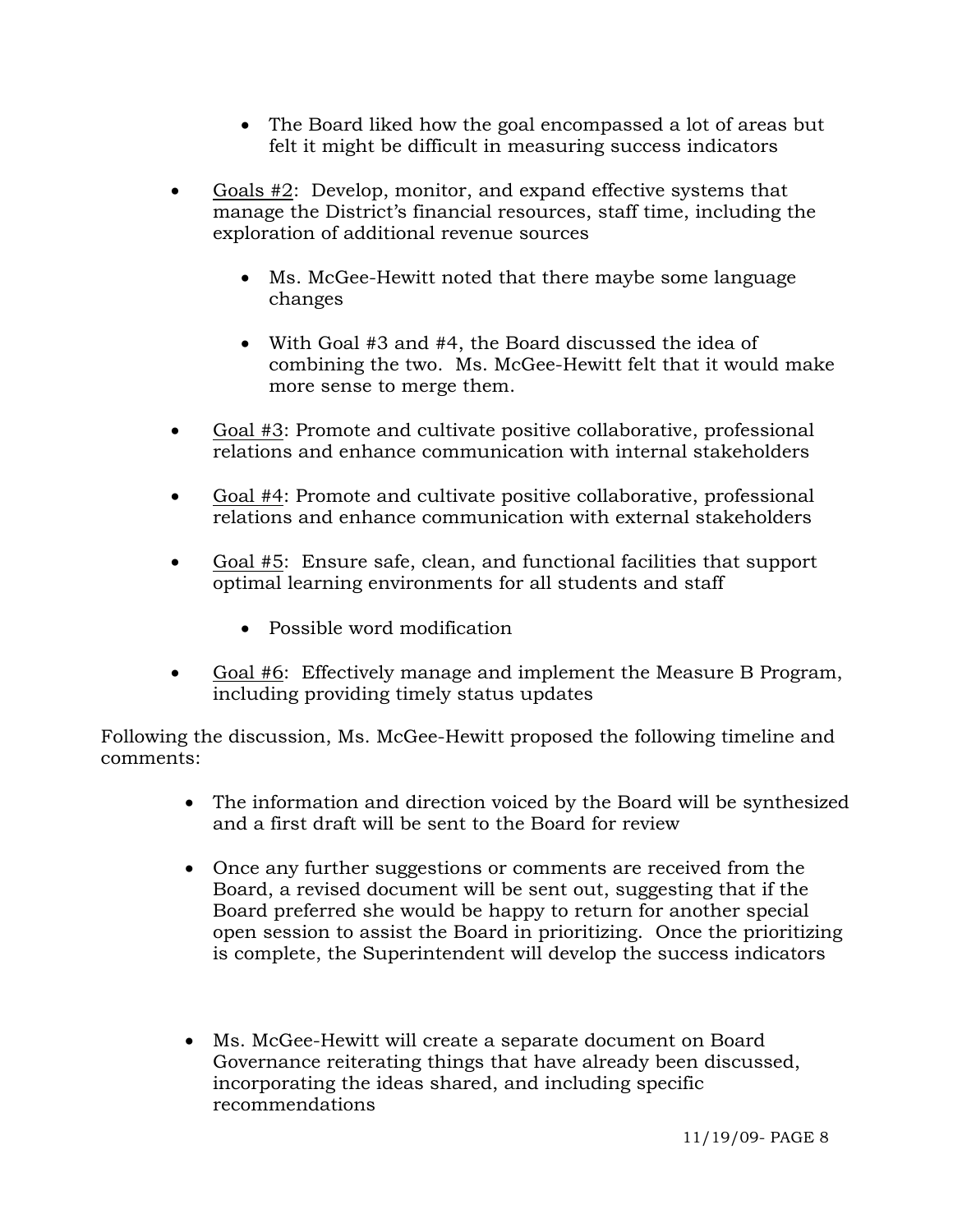• It would beneficial for the Board to develop goals of their own on Governance Team effectiveness

In response to whether or not the Board would prefer to have Ms. McGee-Hewitt return to help finalize the goals, it was suggested that they decide once the draft has been received.

In response to Trustee Cutter, Ms. McGee-Hewitt's explained that in addition to Board president training, she helped write and develop most of Master of Governance curriculum, taught community relations, school finance, HR modules, and basic leadership training, adding that while she appreciated being asked about her experience, she felt that, because of her knowledge of the District, it would be more beneficial for the Board to have someone who would offer a different perspective as they move forward.

## **BOARD MEMBER COMMENTS**

The Board thanked Ms. McGee-Hewitt for coming and facilitating this process.

• Trustee Sullivan asked for, but did not receive, consensus to have the Board recognize Mark Montoya, Jefferson Elementary School PTA president and parent with a Certificate of Commendation for all of the work that he does including donating bicycles to raffle off for those student who participated in a recent fundraiser.

Trustee Cutter felt that recognition of school-site volunteers should be generated from the principal of each site, rather than the Board. The Board referred this back to Jefferson Principal Ruben Aurelio.

- Trustee Mack-Rose asked for and received consensus to recognize Energy Recovery, Inc., a small San Leandro company, for coming forward and offering to pay for nurses to administer the H1N1 vaccine to District students.
- Trustee Cutter commented that the Facilities and Technology Committee received all of the nominations for naming of the 9th Grade Campus. Trustee Cutter asked for and received consensus on the following selection-process:
	- Each Board member will receive a copy of the entire list of nominees, along with a matrix that includes the name of the nominee, Board policy criteria, and their merits.
	- At the December 1 meeting, the Board will discuss the names included in their Board packet, move forward any names they would consider naming the facility and discuss the merits of those names that have been moved forward.

11/19/09- PAGE 9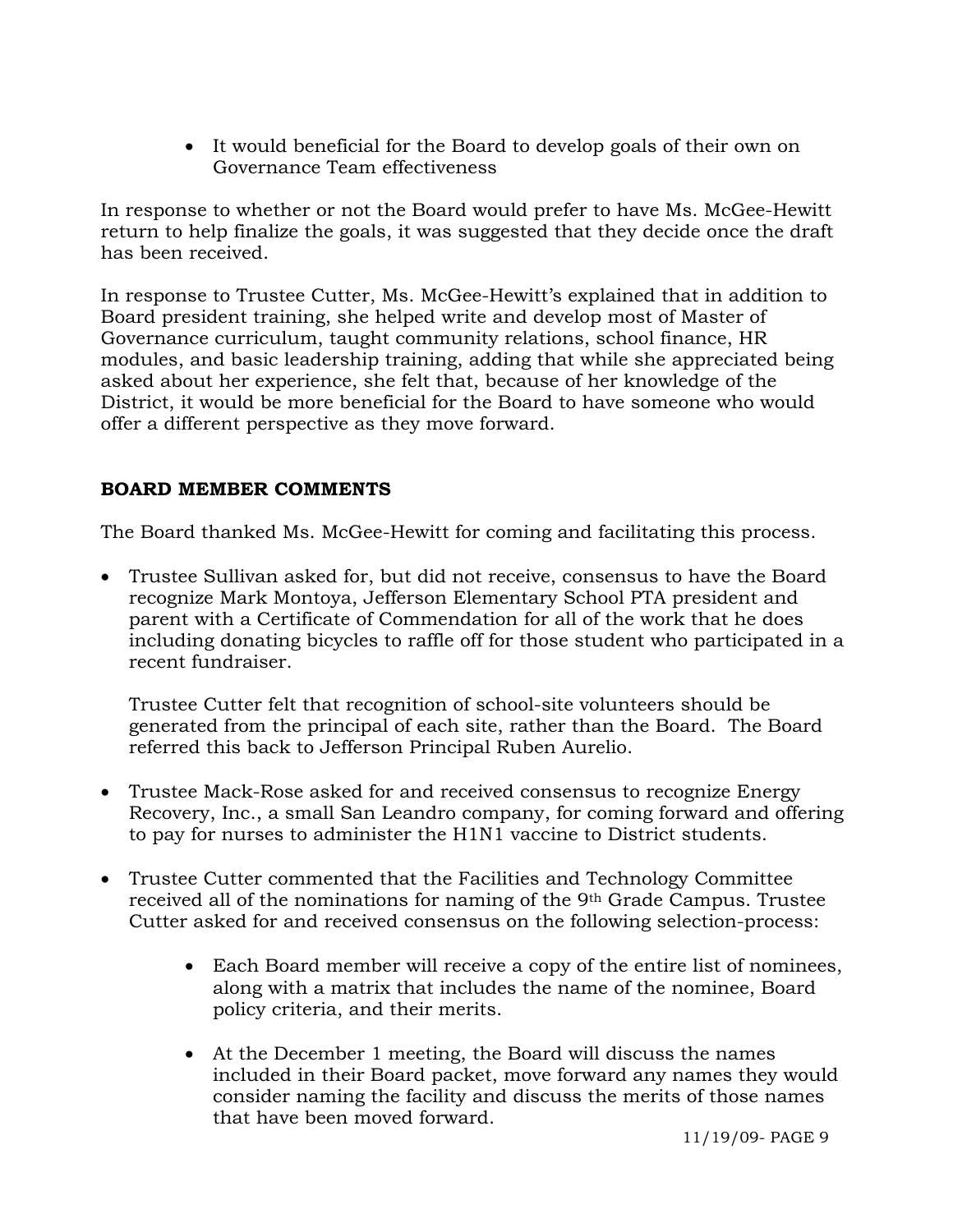- At the December 15 meeting, the Board will identify semi-finalists through a forced-ranking system, discuss the merits of those nominees and then narrow down their selection to the final choice through a forced ranking process.
- Trustee Katz-Lacabe commented that he attended the Arts and Crafts Festival at Monroe and had a wonderful time.